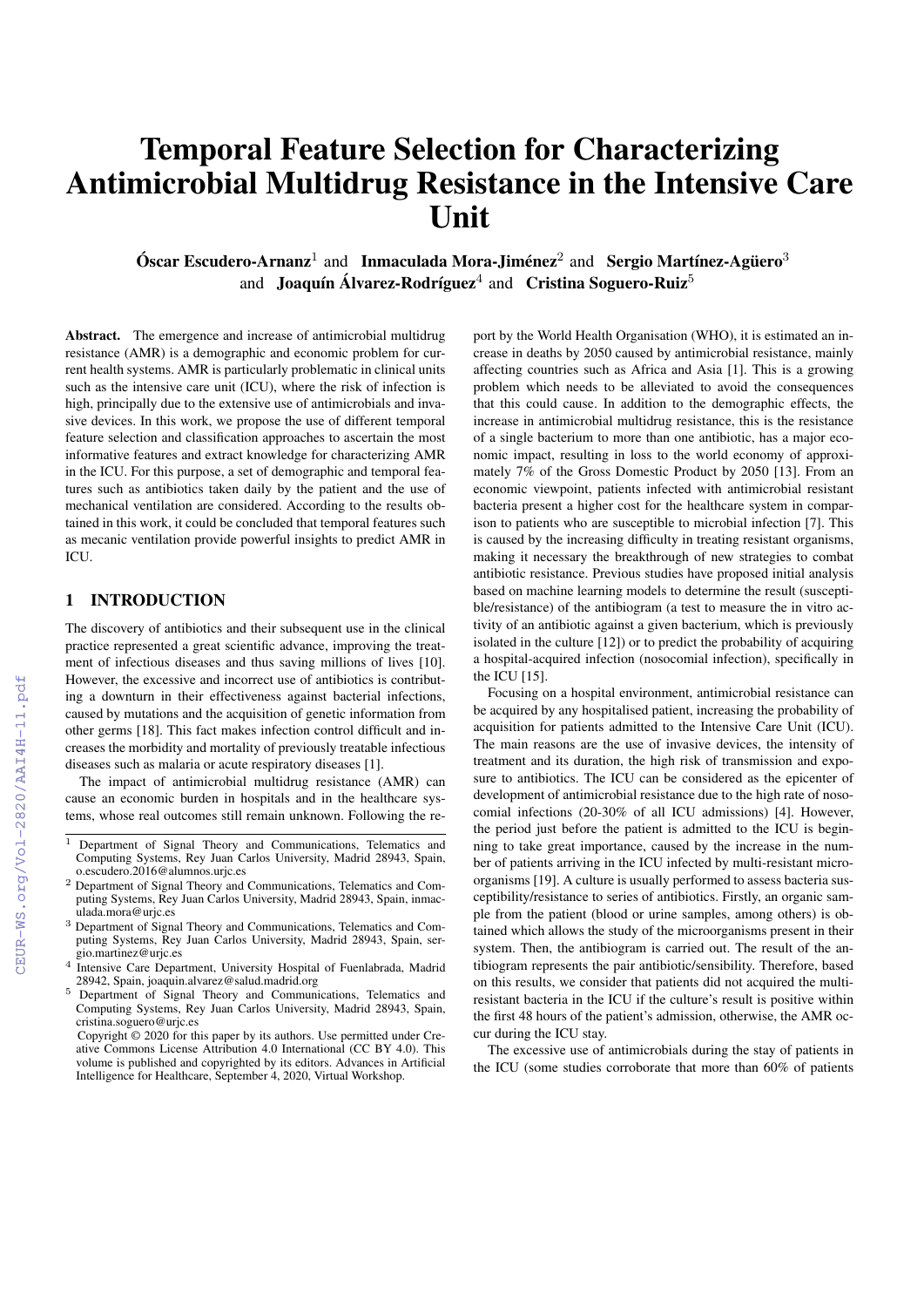take antibiotics during their ICU stay [4]) along with other factors discussed above, facilitate the emergence of AMR, making this problem the target to be treated. We will study the daily use of antibiotics and mechanical ventilation (MV) in the ICU at University Hospital of Fuenlabrada, Madrid, Spain. The final aim consists in determining the risk factors that best characterize the evolution of critical patients as well as the relevance to identify patients with AMR. To this end, we apply hypothesis tests, linear and non-linear learning algorithms.

The rest of the paper is organized as follows. Section 2 introduces the methods used for the temporal patient characterization. In Section 3, a brief description of the data set is presented, while in Section 4 the experimental work and prediction results are shown. Finally, discussion and conclusions are presented in Section 5.

## 2 METHODS

#### Notation

In this paper, each sample is a patient represented by a set of  $D$  features, being each feature composed by a time series of  $T$  consecutive time slots. Therefore, the data associated to the  $i$ -th patient can be arranged in a feature matrix  $\mathbf{X}_i = [\mathbf{x}_i^1, \mathbf{x}_i^2, \dots, \mathbf{x}_i^T] \in \mathbb{R}^{D \times T}$ . Where the column vector  $x_i^t$  contains the D features of the *i*-th patient in the time slot t. Thus,  $x_i^t$  can be represented as the column vector  $\mathbf{x}_i^t = [x_{i,1}^t, x_{i,2}^t, \cdots, x_{i,D}^t]^T$ , where  $[.]^T$  denotes the transpose operator and  $x_{i,d}^t$  shows the value of the d-th feature associated to the  $i$ -th patient in the  $t$ -th time slot. Since we are tackling with a binary classification task, we have considered the label '1' to identify patients with AMR, and the label '0' to identify patients with non-AMR. Therefore, the label (desired output) for the  $i$ -th patient is defined by  $y_i$ , whereas the output provided by the model is represented as  $\hat{y}_i$ .

## 2.1 Feature Selection

There are different methods for feature selection in the literature. The goal is to eliminate features that may be noisy, irrelevant or redundant when building a data-driven model [17]. Also, selecting the most important features can increase the knowledge and the model interpretability. In this work, we want to select features based on hypothesis tests. For each feature, our null hypothesis is that there is no difference between the two populations (AMR patients and non-AMR patients). If there is no evidence to rule out the null hypothesis, then the tested feature is not selected. Since we are dealing with binary and numerical features, we evaluate a test of proportions for the first kind of features, and a two-sample Kolmogorov-Smirnov test for the latter.

*Two-proportion z-test.* This hypothesis test evaluates whether the presence on a single feature differs in two populations [16]. The null hypothesis states that there is no evidence of difference in the proportion between both populations, whereas the opposite applies for the alternative hypothesis.

*Two-sample Kolmogorov-Smirnov test*. It is a hypothesis test based on the empirical distribution function and used to estimate whether values of the same feature in two populations are from the same continuous distribution [2]. An advantage of this test over parametric test is the independence of the statistic from the expected frequency distribution, depending only on the sample size.

#### 2.2 Imbalanced sampling

In healthcare-related data sets, it is very common to deal with imbalanced data [8], i. e., one class predominates over the other. This imbalance is a challenge for designing data-driven models, since conventional approaches will mostly learn from the majority class and lead to biased models, reducing the performance for the minority class. Data-driven approaches tend to learn better the mapping of patients belonging to the majority class (far more numerous) than that of the minority class. To tackle this challenge, several strategies could be followed [8]. In this work, we followed a random undersampling strategy [20] with no replacement for the majority class. The final sample size is such that the class frequency is similar. Thus, the number of patients of the majority class is matched before training the model according to the number of patients of the minority class. The undersampling process and subsequent model training is repeated several times not to be conditioned to a particular subsampling, providing statistics on the performance. We benchmark the results obtained with random undersmpling with a synthetic minority oversampling technique (SMOTE), which consists of oversampling the examples in the minority class [6].

#### 2.3 Classification Approaches

Classification approaches encompasses statistical techniques to build models based on the underlying relationships among data. The set of N available samples is split into two independent subsets, named training set and test set. The former is used to create the classifier following a learning process, whereas the latter is used to evaluate the performance of the built model. Normally, the 70% of samples are randomly assigned to the training set and the rest to the test [5].

#### *2.3.1 Logistic Regression*

The model provided by Logistic Regression (LR) is a linear combination of the different features. Despite its name, it is a classification approach since the result of the linear combination is the input to a logistic function. To carry out the linear combination of the features, a set of coefficients  $w_i_{i=1}^d$  should be found by optimizing a binary cross-entropy cost function. In this work, we considered a regularized term in the cost function, in particular the Ridge regularization [9] for preventing the model from overfitting. To find an appropriate value for the hyperparameter weighting the penalization term in the cost function, named penalty coefficient  $C > 0$ , we followed a 5 fold cross-validation approach on the training set.

#### *2.3.2 Decision Trees*

Decision trees (DT) are non-parametric classifiers which can be graphically represented in a tree shape as a hierarchical structure starting from a root node [14]. For building the tree, a recursive splitting process is carried out dividing the decision space into subspaces based on a criteria related to entropy or Gini index. In this work, we have chosen the Gini criterion to make the splitting process [11]. When a node is created, a region in the feature space is splitted in two parts. A label is assigned to each partition according to the majority class among the training samples in that particular partition. One advantage of DT is the model interpretability, that partly relies on the fact that the most discriminative features are closest to the root node, what implicitly could be considered as a feature selection process.

In this work we considered DT built following the classification and regression tree algorithm named CART [3], since it has been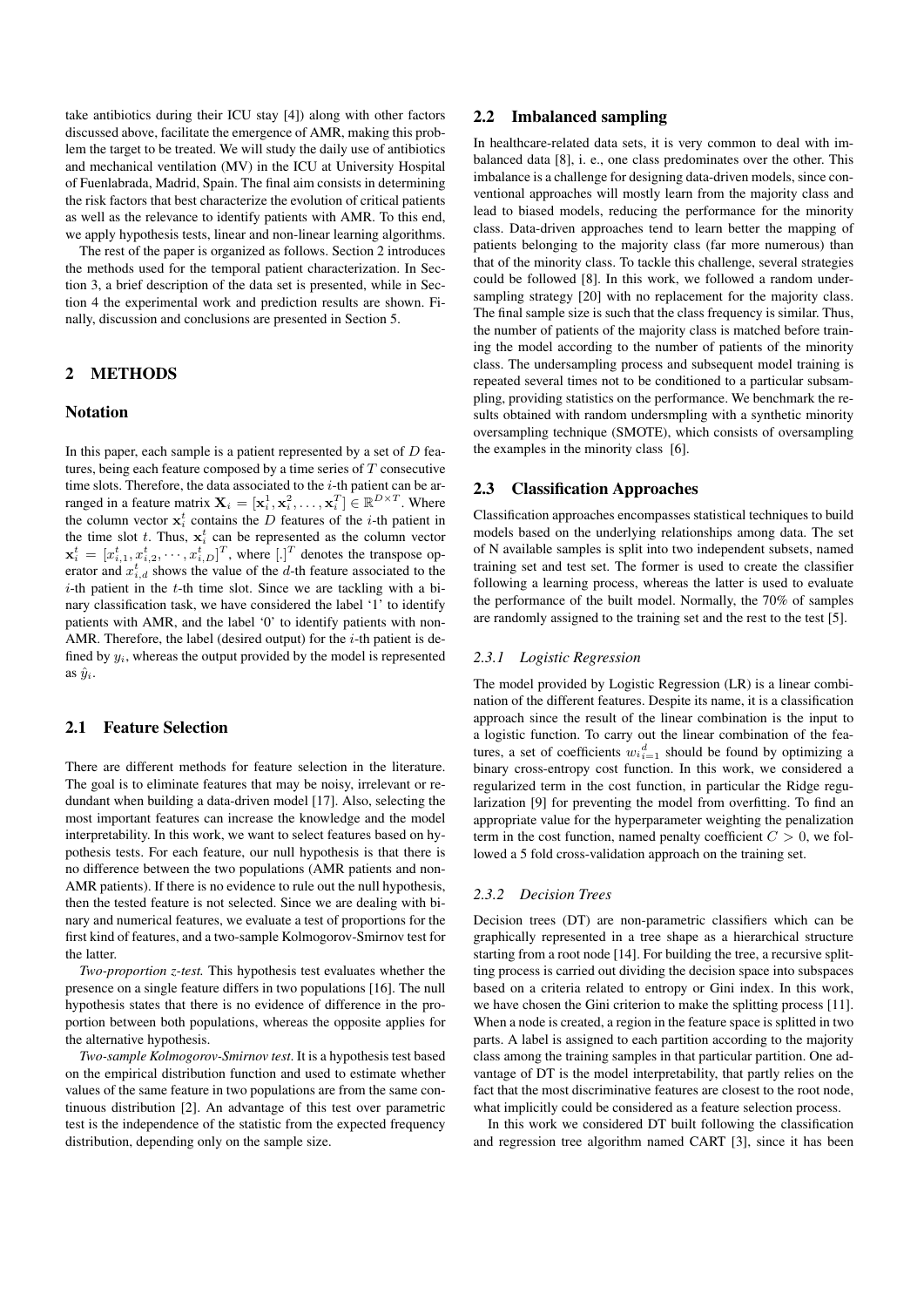extensively used in the literature when dealing with heterogeneous features (numerical and categorical).

## 3 DATASET DESCRIPTION AND TEMPORAL FEATURES

In this work, an anonymized dataset provided by the University Hospital of Fuenlabrada (UHF) in Madrid (Spain) has been analysed. This dataset contains demographic and clinical features of 2889 patients admitted in the ICU of the UHF during a period of 13 years, from 2004 to 2016. The goal is leverage these data to characterize AMR in the ICU. From a clinical viewpoint, clinicians at UHF considered that patients with a positive culture (presence of multiresistant germs) in the first 48 hours, had acquired the AMR before their ICU admission. On the contrary, we considered that patients with a positive culture after the early 48 hours of their admission, had acquired the AMR during their ICU stay. Therefore, 507 of the total number of patients acquired antimicrobial resistance, of which 171 (33.73%) acquired AMR before their ICU admission and 336 (66.27%) during their ICU stay. The average age of AMR patients is 62.39 years, and 59.29 for non-AMR patients. In both cases, the standard deviation is high (13.00 and 16.02, respectively). Regarding gender, the percentage of men is higher for both AMR and non-AMR patients (63.71% and 61.13%, respectively).

The dataset has been preprocessed to characterize the evolution of the patient's health status by a set of features suitable to feed the predictive model inputs. Thus, the  $d$ -th temporal feature corresponding to the  $i$ -th patient is represented by a a row vector associated to a  $T$ days time window, and it is given by:  $\mathbf{x}_{i,d} = [x_{i,d}^1, x_{i,d}^2, \dots, x_{i,d}^T]$ , with  $d = 1, \dots, D$ . In this work, we have considered  $T = 7$  time slots, i.e, the temporal characterization of a patient has been done in a 7-days time window, with  $t_0$  the first 24 hours from the ICU admission for the non-AMR patients. Regarding AMR patients, the time slot  $t_0$  represents the time slot furthest from the first positive culture, and therefore, closest to the ICU admission. Since the length of the ICU stay can be shorter than 7 days for some patients, we created a new binary feature, called mask, which takes a value of '1' if the patient was in the ICU at this time slot, or '0' otherwise. The upper panel in Fig. 1 illustrates ficticious values for the mask and the D features associated to one AMR patient. In this example, since the culture flagged as positive the fifth day since the patient's ICU admission, all features assigned to  $t_0$  and  $t_1$  have null values. The bottom panel in Fig. 1 represents the hypothetical values for the mask and features associated to a potential non-AMR patient with a stay of at least 7 days, being  $t_0$  the time slot nearest to the patient's ICU admission.

The features represented as  $x_{i,d}$  in Fig. 1 are associated to the family of antibiotics taken by the patient (23 features), as well as to the mechanical ventilation (MV), to the result of the albumin blood test and to the number of times this blood test was required. The families of the antibiotics the patient can take are the following: Aminoglycosides (AMG), Antifungals (ATF), Carbapenemes (CAR), 1st generation Cephalosporins (CF1), 2nd generation Cephalosporins (CF2), 3rd generation Cephalosporins (CF3), 4th generation Cephalosporins (CF4), unclassified antibiotics (Others), Glycyclines (GCC),Glycopeptides (GLI), Lincosamides (LIN), Lipopeptides (LIP), Macrolides (MAC), Monobactamas (MON), Nitroimidazolics (NTI), Miscellaneous (OTR), Oxazolidinones (OXA), Broad-Spectrum Penicillins (PAP), Penicillins (PEN), Polypeptides (POL), Quinolones (QUI), Sulfamides (SUL) and Tetracyclines (TTC). Regarding the feature associated to MV, for each time slot we have considered the number of hours the patient was assisted with mechanical ventilation. The use of these features is supported by the fact that the incorrect and excessive use of antibiotics or external devices are one of the main causes for the AMR onset. In addition, two demographic features (not time-dependent), the age and the gender of the patient, have been used as input of the models.



Figure 1. Temporal feature matrix construction with a time window of 7 consecutive slots of 24 hours: AMR patient (upper panel) and non-AMR patient (bottom panel). For the AMR patient,  $t_6$  represents the time slot closest to the date the positive culture is performed. For the non-AMR patient,  $t_0$  represents the time slot closest to the patient's ICU admission.

We present in Fig. 2 the percentage of AMR and non-AMR patients who take each family of antibiotics. Note that this percentage is similar for some families of antibiotics such as Broad-Spectrum Penicillins, Quinolones and Lipopeptides. However, the percentage of Antifungals, Glycopeptides and Carbapenemes is higher for AMR patients, while non-AMR patients present a higher percentage of Penicillins, among others.



Figure 2. Percentage of patients with respect to the total of each population (AMR and non-AMR) taking a particular family of antibiotics.

## 4 EXPERIMENTS AND RESULTS

The goal of this work was twofold. On the one hand, a feature selection strategy was applied to find the most relevant features to discriminate between AMR and non-AMR patients. On the other hand, the chosen features were considered to evaluate the potential of different prediction models when classifying AMR and non-AMR patients. Towards that end, we start this section by discussing the ex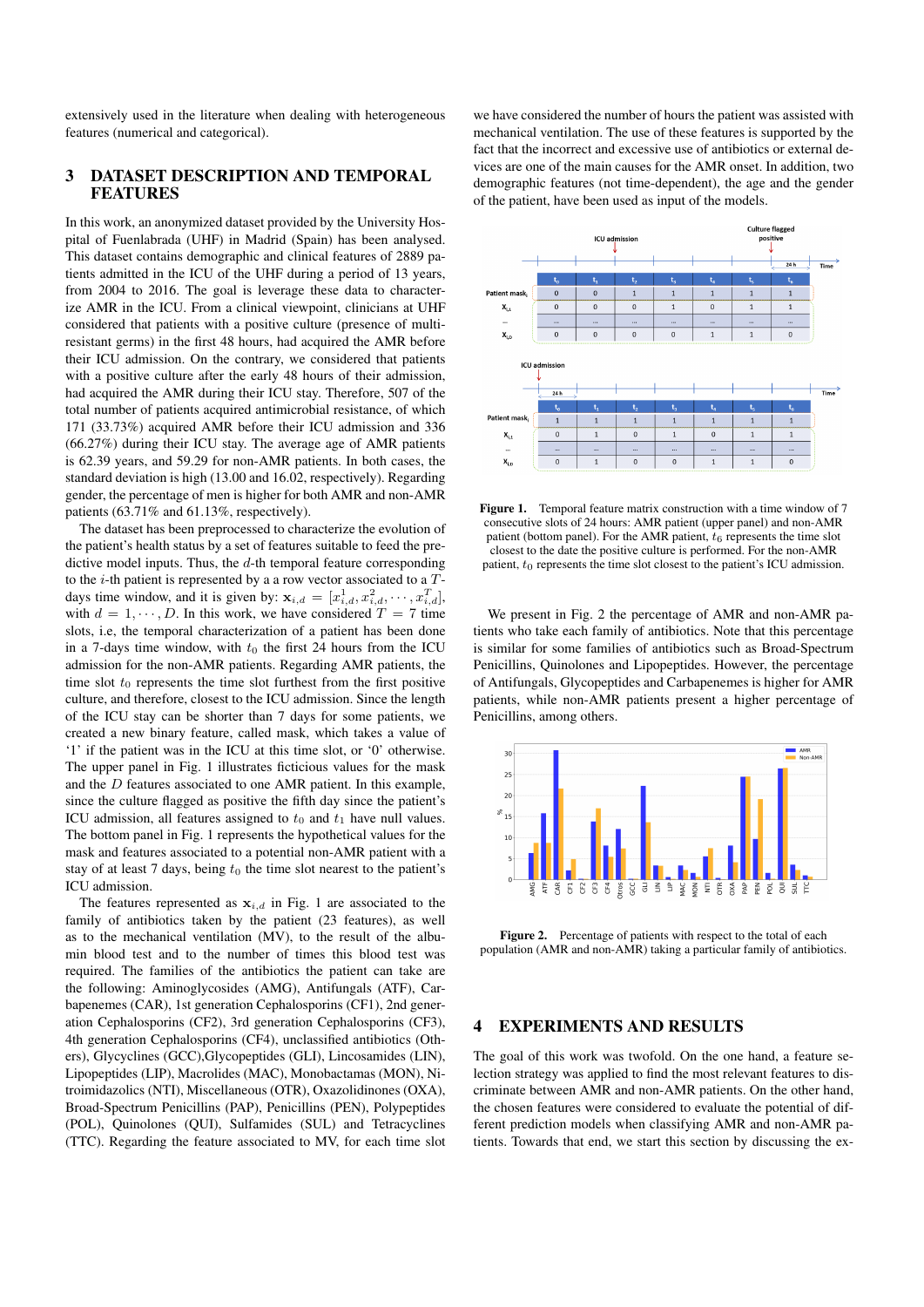perimental set-up, then we present the feature selection process and the prediction results.

#### 4.1 Experimental Setup

The methodology to select relevant features and train different classifiers is as follows. First, patients in the dataset were randomly separated, assigning the 70% to the train set and the 30% to the test set [5]. In order to reduce the potential bias in the results produced by good or bad partitions, we repeat this process 1000 times. The metrics used for measuring the performance of the classifiers are the mean and the standard deviation of the Accuracy, Specificity, Sensitivity, F1-score and the Area Under the Curve (AUC).

For tuning hyperparameters, a 5-fold cross-validation strategy was considered in the training set. For the LR models the hyperparameter used was the penalty coefficient  $C \in \{0.001, 0.005, 0.01, 0.05, 0.1,$ 0.5, 0.75, 1.0}. The hyperparameters associated to the decision tree were the depth of the tree (ranging from 4 to 22) and the minimum of samples per leaf (between 6 and 15).

#### 4.2 Temporal Feature Selection

We performed a hypothesis test for each time slot and for all features described in Section 3, except for demographic features due to the non-dependence in time of this kind of features. For both imbalanced and balanced data, we considered the p-value provided by the twoproportion z-test for antibiotics and by the two-sample Kolmogorov-Smirnov test for MV and albumin (see Table 1). In the case of imbalanced data, we determined as significant features those with a p-value  $< 0.1$ . When considering balanced datasets, we perform  $N = 1000$ subsamplings of the majority class and obtain the median of the pvalues, selecting those features such that the median of the p-values is lower than 0.1.

To perform the experiments, we have used those features selected by the above tests when using balanced subsets, together with the demographic features of the patient. We have selected those features that are statistically significant (p-value  $(0.1)$ ) during the first 48 hours ( $t_0$  and  $t_1$ ), from 48 hours ( $t_2, t_3, t_4, t_5$ , and  $t_6$ ) onwards or throughout the time window (from  $t_0$  to  $t_6$ ). According to these conditions, we have obtained the following features: all time slots of ATF, PEN, OXA, and Albumin (Value), from time slot  $t_2$  to  $t_6$  for Others and MV (hours), and the first two time slots for AMG, CF3, GLI, NTI, QUI and Albumin (Count). Some of these features are clinically relevant. For example, QUI and AMG are antimicrobial families employed to treat the pseudomona aeruginosa infections, OXA family are the main antimicrobial given to tackle the staphylococcus aureus (both pseudomonas aeruginosa and staphylococcus aureus are the most common MDR bacteria). The mechanical ventilation and the level of albumin in the blood are related to the patient's state of health. The p-values associated to these features and time slots are in bold in Table 1.

## 4.3 Prediction Results

In this subsection, the results of predicting whether a patient will be considered AMR or non-AMR are presented in Table 2. For the prediction, we considered both a linear (LR) and non-linear (DT) models, designed using the features selected in Subsection 4.2.

Several conclusions can be obtained from Table 2, where the mean and standard deviation of several performance measurements on the test subsets of 1000 subsamplings are provided using random undersampling and SMOTE to balance the data. In general, the LR model (a linear model) achieves better results, especially in terms of Sensitivity (69.97  $\pm$  3.68). On the contrary, better results in term of Specificity (86.13  $\pm$  1.87) are obtained when considering DT (non-linear model). The results obtained through the use of SMOTE for LR improve, except Sensitivity. On the other hand, in DT, better results are obtained for Specificity and Accuracy, while the other metrics worsen.

Figure 3 shows the importance of the features provided by 1000 different models when considering LR and DT. To estimate the feature importance in LR, we have considered the absolute values of the weights associated to the features, while we have used the Gini index in DT. The results are presented in box-plots, with features sorted increasingly according to median of the p-values provided by 1000 models. Features with the highest importance are approximately the same in both classifiers, highlighting MV in some time slots, the blood albumin value and the age of the patient.



Figure 3. Box-plots of the importance of features provided by 1000 different models: (a) absolute value of the coefficients for the LR models; (b) importance based on gini index.

#### 5 CONCLUSIONS

Nowadays, AMR has become a real and growing problem due to the inappropriate use of antimicrobials. Bacteria that were previously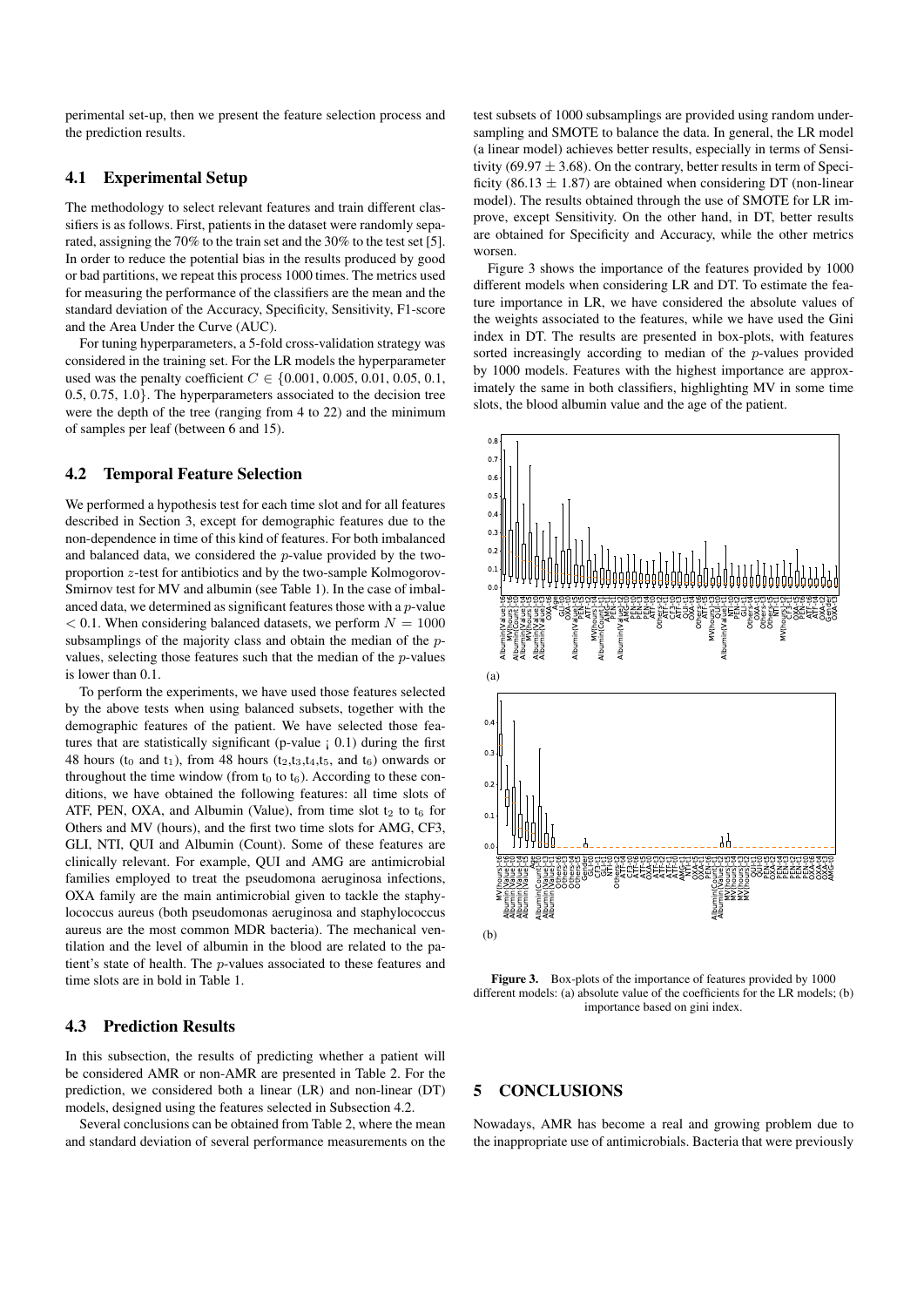Table 1.  $p$ -value obtained when performing a hypothesis test on a single feature per time slot, associated to AMR and non-AMR populations. First  $p$ -value in the cell corresponds to unbalanced datasets, while the second value shows the median of the p-values for balanced dataset on 1000 subsamplings. Bold figures denote those features satisfying the alternative hypothesis (p-value lower than 0.1).

| <b>Time Slot</b><br>Feature | $t_{0}$                | $t_1$                  | $t_2$                  | $t_3$                  | $t_4$                  | $t_{5}$                  | $t_6$                  |
|-----------------------------|------------------------|------------------------|------------------------|------------------------|------------------------|--------------------------|------------------------|
|                             |                        |                        |                        |                        |                        |                          |                        |
| <b>AMG</b>                  | 2.943e-03              | 6.167e-03              | 1.606e-02              | 5.128e-02              | 1.467e-01              | 1.929e-01                | 8.895e-01              |
|                             | 7.440e-03<br>4.497e-07 | 1.411e-02              | 3.733e-02              | 9.571e-02              | 2.465e-01              | 2.781e-01<br>$2.623e-06$ | 7.193e-01<br>6.851e-03 |
| <b>ATF</b>                  | 4.948e-04              | 1.483e-07<br>6.484e-04 | 4.722e-09<br>1.938e-04 | 1.543e-07<br>5.590e-04 | 8.290e-08<br>3.763e-04 | 1.656e-03                | 4.029e-02              |
|                             | 1.186e-01              | 7.480e-02              | 1.003e-01              | 2.500e-03              | 5.866e-03              | 2.408e-04                | 1.924e-04              |
| <b>CAR</b>                  | 2.130e-01              | 1.958e-01              | 2.171e-01              | 6.678e-02              | 5.954e-02              | 2.019e-02                | 5.289e-03              |
|                             | 2.808e-02              | 2.199e-01              | $2.432e-01$            | 2.430e-01              | 8.337e-02              | 4.779e-01                | 7.706e-01              |
| CF1                         | 3.229e-02              | 3.127e-01              | 3.132e-01              | 2.541e-01              | 5.744e-02              | 5.242e-01                | 7.044e-01              |
|                             | 4.798e-01              | $1.0e + 00$            | $1.0e + 00$            | 6.686e-01              | 1.405e-01              | 3.281e-01                | 6.444e-01              |
| CF2                         | $1.0e + 00$            | $1.0E + 00$            | $1.0e + 00$            | $1.0e + 00$            | 3.169e-01              | 3.169e-01                | $1.0e+00$              |
|                             | 1.230e-03              | 1.608e-02              | 3.104e-02              | 9.467e-02              | 6.654e-01              | 8.983e-01                | 1.845e-01              |
| CF3                         | 4.685e-03              | 3.716e-02              | 5.323e-02              | 1.321e-01              | 6.257e-01              | 6.527e-01                | 3.128e-01              |
| CF4                         | 2.870e-01              | 3.282e-01              | 3.930e-01              | 3.498e-01              | 3.258e-02              | 5.092e-02                | 2.525e-01              |
|                             | 5.024e-01              | 5.032e-01              | 5.669e-01              | 4.227e-01              | 1.978e-01              | 1.386e-01                | 3.330e-01              |
| <b>Others</b>               | 6.868e-02              | 1.405e-01              | 4.077e-04              | 3.253e-04              | 4.630e-05              | 1.042e-04                | 2.756e-02              |
|                             | 2.079e-01              | 2.723e-01              | 1.712e-02              | 1.133e-02              | 5.216e-03              | 7.956e-03                | 9.556e-02              |
| GCC                         | 3.866e-01              | 5.120e-01              | 6.722e-01              | 5.981e-01              | 5.222e-01              | 6.900e-01                | 2.274e-01              |
|                             | 3.167e-01              | 3.168e-01              | 3.168e-01              | 3.169e-01              | 3.169e-01              | 3.169e-01                | 3.170e-01              |
| <b>GLI</b>                  | 1.406e-04              | 4.152e-03              | 4.495e-02              | 2.368e-02              | 2.255e-04              | 8.859e-06                | 8.654e-06              |
|                             | 5.365e-03              | 3.866e-02              | 1.243e-01              | 1.008e-01              | 8.780e-03              | 3.000e-03                | 1.531e-03              |
|                             | 1.288e-01              | 5.057e-01              | 7.211e-01              | 8.0236e-01             | 7.746e-01              | 6.766e-01                | 7.989e-01              |
| <b>LIN</b>                  | 2.007e-01              | 3.989e-01              | 6.486e-01              | 6.322e-01              | 6.326e-01              | 6.331e-01                | 6.343e-01              |
|                             | 6.175e-01              | 2.537e-01              | 6.501e-01              | 1.768e-01              | 3.314e-01              | 2.781e-03                | 6.444e-01              |
| <b>LIP</b>                  | $1.0e+00$              | 3.168e-01              | $1.0e + 00$            | 3.169e-01              | 3.169e-01              | 8.263e-02                | $1.0e+00$              |
|                             | 5.310e-01              | 7.344e-01              | 6.374e-01              | 8.605e-01              | 3.339e-01              | 1.379e-02                | 9.732e-02              |
| <b>MAC</b>                  | 5.223e-01              | 7.034e-01              | 7.036e-01              | 7.038e-01              | 5.239e-01              | 8.075e-02                | 2.454e-01              |
| <b>MON</b>                  | 1.852e-01              | 6.557e-01              | 4.626e-01              | 5.367e-01              | 4.164e-01              | 4.321e-02                | 1.021e-02              |
|                             | 1.563e-01              | 5.624e-01              | 6.532e-01              | 6.533e-01              | 6.534e-01              | 2.545e-01                | 9.410e-02              |
| <b>NTI</b>                  | $1.642e-02$            | 3.691e-02              | 3.441e-01              | 5.944e-01              | 8.174e-01              | 1.247e-01                | 5.465e-01              |
|                             | 4.325e-02              | 6.454e-02              | 4.214e-01              | 6.640e-01              | 7.086e-01              | 2.253e-01                | 5.842e-01              |
| <b>OTR</b>                  | $1.0e + 00$            | $1.0e+00$              | 6.501e-01              | 6.686e-01              | 1.405e-01              | 3.281e-01                | 2.524e-02              |
|                             | $1.0e+00$              | $1.0e+00$              | $1.0e+00$              | $1.0e+00$              | 3.169e-01              | 3.169e-01                | 1.568e-01              |
| <b>OXA</b>                  | 2.821e-04              | 7.593e-03              | 8.882e-03              | 3.699e-03              | 1.195e-05              | 3.403e-04                | 1.686e-05              |
|                             | 9.830e-03              | 6.735e-02              | 7.648e-02              | 4.899e-02              | 6.101e-03              | 2.435e-02                | 3.685e-03              |
| <b>PAP</b>                  | 1.319e-01              | 6.248e-02              | 1.286e-02              | 1.798e-02              | 5.152e-02              | 1.540e-01                | 8.518e-01              |
|                             | 2.256e-01              | 1.048e-01              | 3.750e-02              | 6.685e-02              | 1.387e-01              | 2.650e-01                | 6.804e-01              |
| <b>PEN</b>                  | 4.679e-06              | 9.010e-06              | 2.468e-04              | 1.372e-04              | 1.342e-03              | 3.036e-03                | 1.492e-02              |
|                             | 1.030e-05              | 1.966e-05              | 1.313e-03              | 5.027e-04              | 4.512e-03              | 1.231e-02                | 4.455e-02              |
| <b>POL</b>                  | 6.175e-01              | 2.537e-01              | 2.034e-03              | 9.855e-04              | $1.062e-02$            | $7.761e-03$              | 1.985e-07              |
|                             | $1.0e+00$              | 3.168e-01              | 8.241e-02              | 8.250e-02              | 8.256e-02              | 1.782e-01                | 4.516e-03              |
| QUI                         | 9.795e-03              | 1.982e-02              | 4.590e-03              | 4.443e-02              | 7.272e-01              | 7.191e-01                | 8.757e-01              |
| <b>SUL</b>                  | 3.028e-02<br>8.343e-01 | 5.761e-02<br>6.689e-01 | 1.700e-02<br>1.280e-01 | 7.849e-02<br>2.232e-01 | 5.774e-01<br>4.833e-02 | 6.558e-01<br>3.959e-03   | 6.735e-01<br>4.582e-01 |
|                             | 7.032e-01              | 4.758e-01              | 2.429e-01              | $4.003e-01$            | 3.113e-01              | 8.586e-02                | 5.904e-01              |
|                             | 4.105e-01              | 1.686e-01              | 3.659e-01              | 8.036e-01              | 8.793e-01              | 3.018e-01                | 4.320e-01              |
| <b>TTC</b>                  | 5.623e-01              | 3.153e-01              | 4.762e-01              | 5.627e-01              | 5.628e-01              | 4.123e-01                | 4.128e-01              |
|                             |                        |                        |                        |                        |                        |                          |                        |
| <b>MV</b> (hours)           | 7.451e-01              | 4.393e-01              | 1.441e-04              | 2.180e-12              | $0.0e + 00$            | 1.882e-26                | 1.332e-15              |
|                             | 7.705e-01              | 7.423e-01              | 3.997e-03              | 1.238e-07              | 9.859e-14              | 5.943e-16                | 1.046e-19              |
| <b>Albumin (Value)</b>      | 5.551e-16              | 4.593e-06              | 1.646e-04              | 9.611e-05              | 1.145e-03              | 2.981e-01                | 1.332e-15              |
|                             | 2.016e-19              | 6.524e-04              | 5.390e-03              | 4.703e-03              | 2.541e-02              | 5.892e-01                | 2.689e-10              |
| <b>Albumin (Count)</b>      | 5.551e-16              | 6.335e-06              | 1.646e-04              | 3.506e-04              | 4.085e-02              | 6.951e-01                | 1.665e-15              |
|                             | 2.016e-19              | 9.377e-04              | 7.237e-03              | 1.065e-02              | 2.209e-01              | 9.211e-01                | 6.278e-10              |